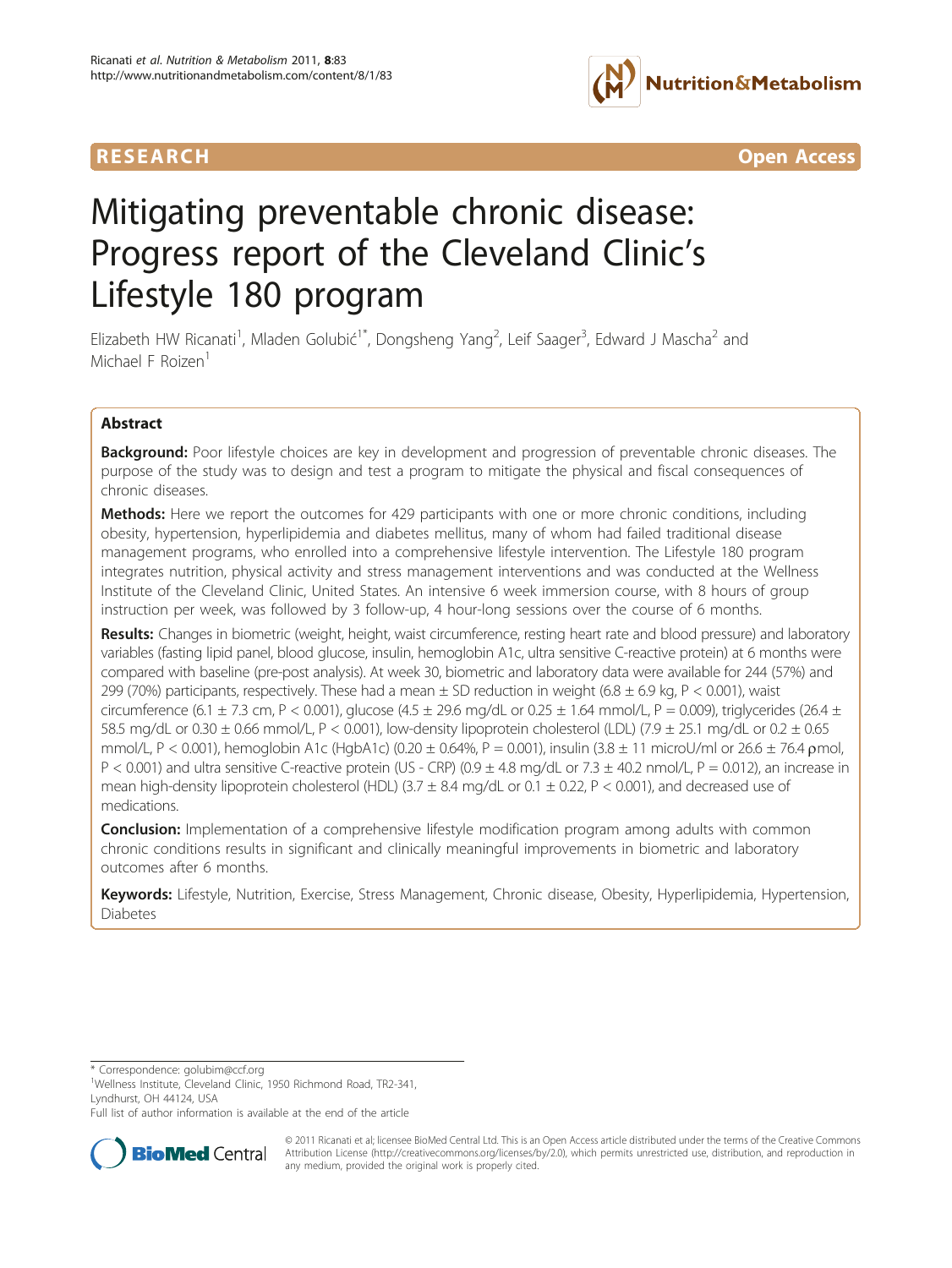## Background

Interactions between lifestyle and genetic factors cause the development and progression of a spectrum of chronic conditions, including obesity, type 2 diabetes mellitus, hypertension, cardiovascular disease and several types of cancer. For some of these major causes of mortality, not only in Western societies but globally, more than 80% of attributable risks may be related to environmental, primarily lifestyle factors [[1,2\]](#page-10-0). In a recent prospective study, participants who were successful in maintaining body mass index below 30, not-smoking, exercising about 3.5 hrs per week and eating mostly plant-based diets with limited amount of meat had a 78% lower risk of developing chronic disease than those without a healthy lifestyle factor [[3](#page-10-0)]. It is, therefore, not surprising that health-promoting lifestyle behaviors are prominently included in practice guidelines for prevention or management of most chronic conditions [[4\]](#page-10-0). Several groups of investigators have successfully used comprehensive lifestyle interventions for treatment of chronic conditions, including coronary artery disease, metabolic syndrome and type 2 diabetes mellitus [[5-9\]](#page-10-0).

Without addressing the key underlying causes of modern chronic conditions, that is, lifestyle factors, it is hard to imagine that optimal healthcare can be delivered for all citizens at reduced cost and in a long-term, sustainable fashion [\[10](#page-10-0)]. At the Cleveland Clinic, in late 2008 Lifestyle 180<sup>®</sup> was launched with the goal of mitigating the physical and fiscal consequences of preventable chronic diseases. This program employs a system of class-based instruction and ongoing follow-up for participants with common chronic diseases around three key areas: nutrition, physical activity, and stress management. Here, we report findings for participants who completed six months of the program.

## Methods

## Participants

Participants who had at least one of 8 chronic conditions (obesity, hypertension, hyperlipidemia, diabetes, non-alcoholic fatty liver disease, multiple sclerosis, early stage breast or prostate cancer) and had been seen by the primary care physician within three months of enrollment and had provided a note of medical clearance were eligible for participation in the program. Patients who smoked, first enrolled in the Cleveland Clinic's tobacco cessation program before being permitted to enroll in Lifestyle 180. Patient recruitment was threefold: self-referral, physicianreferral or sponsorship by local self-insured employers. Prior to starting Lifestyle180, participants completed an intake packet that included past medical and surgical histories, pertinent social history, medication use, psychosocial questionnaires and a 1-day food diary.

Considering guidelines from the Third Report of the National Cholesterol Education Program (NCEP) Expert Panel on Detection, Evaluation, and Treatment of High Blood Cholesterol in Adults (Adult Treatment Panel III) [[11\]](#page-10-0), the diagnosis of hyperlipidemia was used for participants with:Triglyceride  $\geq$  150 mg/dL; Total cholesterol  $\geq$ 200 mg/dL; LDL cholesterol  $\geq$  130 mg/dL; HDL cholesterol  $<$  40 mg/dL for males and  $<$  50 mg/dL for females, or normal lipids but participant was taking anti-hyperlipidemia medication. The diagnosis of hypertension was used for participants with blood pressure  $\geq 140/90$  mmHg at each of two or more visits taken on separate days or for participants with a normal blood pressure but taking antihypertensive medication. For obesity diagnosis, we used the recommended classifications for BMI adopted by the National Institute of Health and World Health Organiza-tion [[12](#page-10-0)]. Overweight - BMI ≥25.0 to 29.9 kg/m<sup>2</sup>; Obesity  $-$  BMI ≥30 kg/m<sup>2</sup>; Obesity Class I – BMI of 30.0 to 34.9 kg/m<sup>2</sup>; Obesity Class II - BMI of 35.0 to 39.9 kg/m<sup>2</sup> and Obesity Class III – BMI ≥40 kg/m2 . Diagnostic criteria for pre-diabetes and diabetes were from the American Diabetes Association, Diagnosis and Classification of Diabetes Mellitus from January 2011 [[13\]](#page-10-0). Pre-diabetes was indicated by fasting plasma glucose of 100 mg/dL to 125 mg/ dL or hemoglobin A1c 5.7-6.4%. For diabetes diagnosis we used fasting plasma glucose of ≥126 mg/dL or hemoglobin A1 $c \ge 6.5$ %. The International Diabetes Federation criteria were used for diagnosis of metabolic syndrome [[14\]](#page-10-0). A person to be defined as having the metabolic syndrome must have central obesity (waist circumference  $\geq 94$  cm for men and  $\geq 80$  cm for women) plus any two of the following four factors: raised triglyceride level  $\geq 150$  mg/dL, reduced HDL cholesterol (< 40 mg/dL in males and < 50 mg/dL in females, raised blood pressure (systolic  $BP \ge 130$ mm Hg or diastolic  $\geq$  85 mm Hg or raised fasting plasma glucose ≥ 100 mg/dL.

Lifestyle intervention was additive to the treatment plan of all participants who continued medical care from their pre-existing primary care physicians. Participants were instructed to contact their primary physician to adjust medications when deemed necessary, for example when participants' blood pressure and glucose readings started to decrease into subnormal ranges. All hypertensive or diabetic patients were encouraged to monitor daily their blood pressure or fasting glucose, respectively.

An initial 48 hrs of lessons curriculum was taught twice per week, in four-hour sessions each over the first six weeks, called an Immersion Phase. During this period, the first four-hour session of the week was divided into 60 minutes of participant physical activity and 90 minutes of participant cooking and nutrition as well as stress management classes, while during the second session of the week, 60 minutes period was devoted to participant exercise and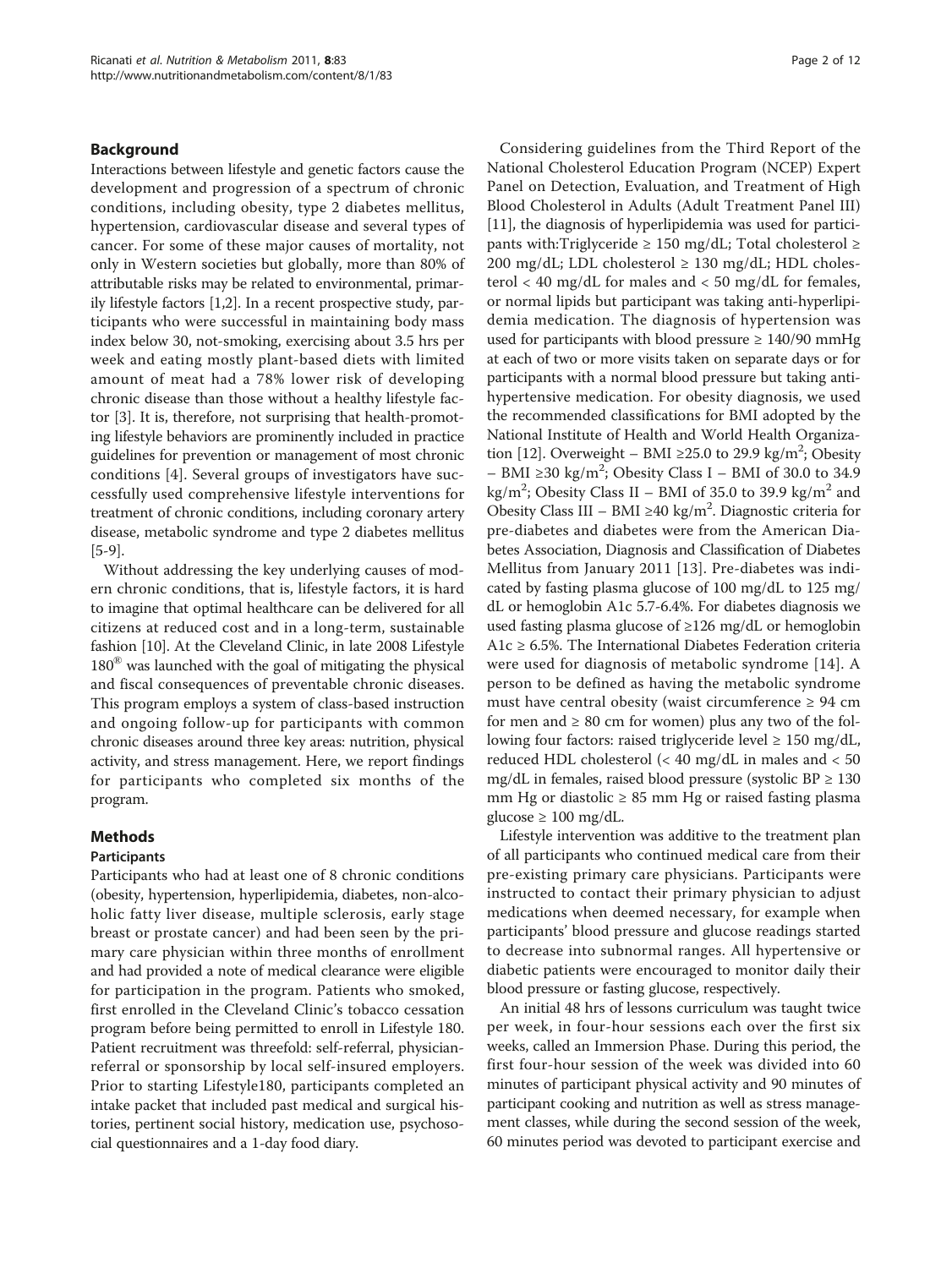practice of cooking/nutrition, stress management and biometric one-on-one sessions each. The follow-up phase included three components to help maintain behavioral changes. These included 1) on-site classes at weeks 10, 18 and 30 that followed the same four-hour structure as occurred during the Immersion phase on the second day of the week, 2) a weekly e-mail newsletter and 3) the buddy system. Buddies were assigned within each group during the initial six-week session and were asked to keep in daily contact.

# Intervention

Lifestyle 180 was designed by taking into account findings that behaviorally-based lifestyle modification approaches increase the likelihood of sustained changes [[15\]](#page-10-0).

Multiple modalities are incorporated into the curriculum, including face-to-face interactions, individuallytailored and group-tailored education sessions and counseling to encourage internal motivation. Participants receive a short syllabus written at 5th grade level. Three key, closely interconnected, elements of the Lifestyle 180 curriculum included nutrition, physical activity and stress management. Participants enrolled since October 2008 until April 2010 were included in this analysis.

# The Nutrition Module

The primary goal for the nutrition curricular component was to alter patients' diets to foster measurable improvements in biometric and laboratory disease markers. Nutritional aspects of the program most closely align with the Mediterranean diet [[16\]](#page-10-0). The Lifestyle 180 program eliminates trans fats as well as added sugars and syrups, limits saturated fat to < 4 gm/meal (fish, skinless chicken and skinless turkey breast being the only types of animal food sources) and substitutes only 100% whole grains/grain products for processed grain foods. Besides complex carbohydrates, Lifestyle 180 nutritional approach promotes an increase in intake of plant foods to provide a spectrum of phytochemicals exerting diverse beneficial biological functions [[17\]](#page-10-0). Improved glycemic control may help reverse or stabilize consequences of diseases such as diabetes and hypertension and possibly beneficially affect aging by activation of the human transcriptional machinery homologue of Caenorhabditis elegans DAF-16 gene complex [[18-20\]](#page-10-0). This food strategy is also likely to promote weight loss, although this is not the primary goal of Lifestyle 180 [\[21\]](#page-10-0).

The nutritional component of Lifestyle 180 was teamtaught, with a chef and a registered dietitian. First, the chef worked with participants in the teaching kitchen. In an adjoining dining room/classroom, while participants were eating a meal they helped prepare, the dietitian conducted a seminar and guided a discussion about the nutritional aspects of what they had cooked as well as a covered topic of the day. To motivate participants to change how and what they eat, they were engaged into meal preparation in the kitchen. Gaining confidence with the kitchen equipment and different types of foods as well as learning how to manage time during meal preparation were considered important elements of the efforts to increase the likelihood that participants will change their dietary habits. As part of the nutrition education of participants, one class during the Immersion Phase involved a grocery store experience. In this environment, participants learned how to read nutrition and ingredient labels, what to avoid in packaged foods and how to "shop" a grocery store (i.e. what aisles to avoid, which to frequent).

## The Physical Activity Module

The goal of the physical activity component of Lifestyle 180 was to increase both endurance and strength of participants. Current guidelines for adults recommend at least 150 minutes of physical activity per week to maintain fitness levels and at least 200 minutes per week for waist circumference reduction and weight loss [[22](#page-10-0)]. An exercise instructor led the class in the Lifestyle 180 Fitness Center that included progressive cardiovascular and endurance training as well as resistance training. Patients chose between treadmills, elliptical machines, stationary bicycles or Concept Rowers. Resistance equipment includes dumbbells (2-15 lb each), stretch bands (resistance tubing: extra light, light, medium and heavy) and medicine balls (2-15 lbs each). The goal was to teach participants how to engage in physical activities in a safe and effective manner and to enable them to gain the skills to exercise and progress on their own, including resistance exercise. They were taught that increased resistance type activity helps lose and maintain weight loss. In particular, visceral adipose tissue is preferentially lost, while maintaining muscle mass [[23,24\]](#page-10-0). Patients were encouraged to wear pedometers that were provided at start of the Program, with a goal of 10,000 steps per day and to record their steps on a daily diary sheet [[25,26](#page-10-0)]. These data were used to monitor participants' progress in exercise.

## The Stress Management Module

This component was team-taught, with a restorative yoga therapist and a behavioral health specialist. To sustain healthy lifestyle modifications, behavioral interventions were implemented during the course of the program. Those included goal setting, keeping records of lifestyle practices, social support, cognitive restructuring and problem solving. Patients learned meditation and mindfulness practices and performed simple yoga poses initially sitting or standing and at later stages of the program lying down. Regular elicitation of the "relaxation response", the physiological opposite of the "fight or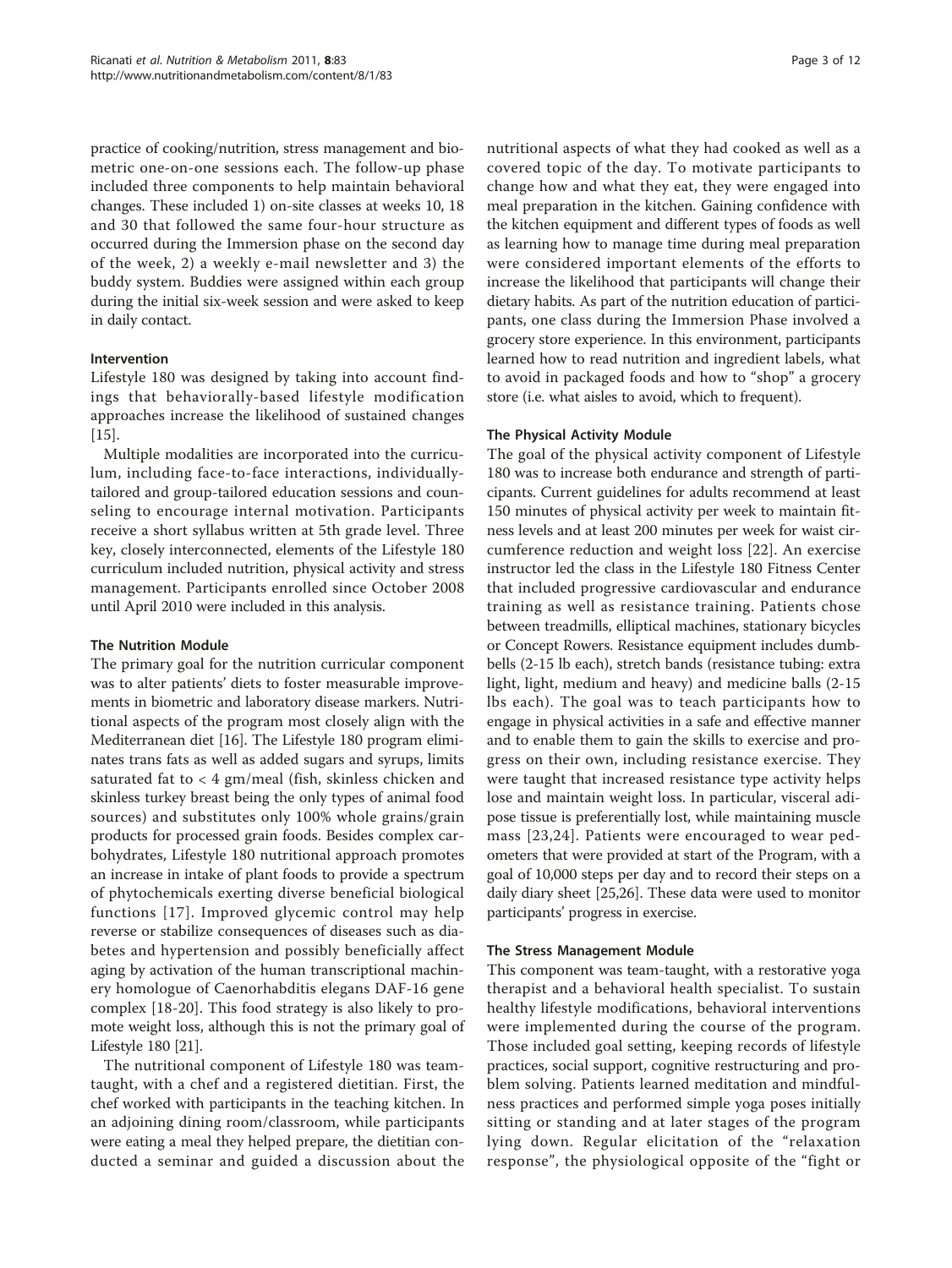flight response", may reduce psychological distress and improve medical symptoms in patients with any of a wide array of medical conditions [[27\]](#page-11-0). These practices were integrated into the program to teach participants how to be present in the moment, more aware of their thoughts and feelings to recognize old thoughts and patterns that no longer serve them and release those unhelpful ways of thinking and believing. The focus was on accountability and compliance with the program and for that purpose a daily diary checklist was reviewed in each class by the behavioral health specialist and weekly by the physician and nurse case manager during one-on-one sessions with each participant.

## Outcome Assessment

To measure the effectiveness of the Program, we established an IRB-approved patient registry (Cleveland Clinic Foundation IRB number 09-154) to collect biometric, metabolic and psychosocial data. At each one-on-one session, body weight, waist circumference, resting heart rate and blood pressure were recorded while height was measured only at the start of the program for body mass index (BMI, calculated as weight in kilograms divided by height in meters squared) calculation. Participants were in socks and lightly dressed when body weight and height were measured. Waist circumference was measured by a tape measure in the midspace between the lowest costal margin and the iliac crest. Blood pressure was measured by the standard manual protocol using sphygmomanometer. In addition, patients were queried weekly regarding their medications and changes in medications were recorded. Patients and their physicians were given the results of the biometrics and metabolic variables as they were obtained. At the beginning of the program, participants completed a 1-day food diary that was analyzed by a registered dietitian and reviewed with the participant during week one of the Immersion phase.

Laboratory measures included total cholesterol (to convert from mg/dL to millimoles per liter, divided by 38.67), triglycerides (to convert from mg/dL to millimoles per liter, divided by 88.57), low-density lipoprotein cholesterol (LDL-C), high-density lipoprotein cholesterol (HDL-C) by standard enzymatic methodology, hemoglobin A1c (HgbA1c) (in percentages %) by turbidimetric inhibition immunoassay, insulin (to convert from microIU/ml to picomoles per liter divided by 6.94) by chemiluminescence immunoassay, ultra sensitive C-reactive protein (US-CRP) (to convert from mg/L to nanomoles per liter divide by 8.45) by immunoturbidometric assay and fasting plasma glucose (to convert from mg/dL to millimoles per liter divided by 18) by glucose hexokinase method. These values were measured at the beginning of the study (week 1) and at weeks 6 and 30. Hemoglobin A1c was not evaluated at week 6.

#### Statistical Methods

Continuous variables were presented as mean ± SD and categorical variables as n (%). For univariable analyses, changes in outcomes at 6 and 30 weeks from baseline were assessed with the paired t-test. Analysis of covariance was used to assess the relationship between weight loss and baseline variables obesity status, diabetic status, hyperlipidemia, hypertension, metabolic syndrome while adjusting for age, gender and payment options. We also report the percentage of participants who experience weight loss of 2.3 kg or more, that is, beyond the change expected with normal daily weight fluctuation [\[28](#page-11-0)]. Results estimate changes from baseline and not efficacy of the wellness program. Patients with incomplete data at either baseline or follow-up were excluded when assessing change or percent change from baseline, as were patients with missing covariables for multivariable models. No imputation of data of missing data values was done. All reported P values are two-sided and the significance level was 0.05 for each hypothesis; a Bonferroni adjustment for multiple comparisons over time within each hypothesis was made (i.e., significance criterion at each of 6 and 30 weeks was 0.05/2 = 0.025). SAS statistical software, Carey, NC, was used for all analyses.

## Results

## Characteristics of participants

Baseline characteristics of participants are shown in Table [1](#page-4-0). The mean age of 429 participants was 52 years, more participants were female (65%), 32% of participants had diabetes, 59% had hyperlipidemia, 63% had hypertension, 80% were obese and 59% fulfilled the diagnostic criteria for metabolic syndrome and 40% for pre-diabetes [[13](#page-10-0),[14\]](#page-10-0). The number of participants with other chronic conditions, including breast and prostate cancer, fatty liver and multiple sclerosis was much smaller (less than 5%).

At week 6 (the end of the Immersion Phase) 404/429 (94%) of participants had biometric measurements taken and 396/429 (92%) had labs drawn, while at week 30, 244/429 (57%) returned on time for a follow up and 299/429 (70%) had labs drawn.

There were few, but important differences in mean baseline variables between these participants who had either biometric or metabolic data available at their week 30 visit and those who did not, six week variables, or change from baseline to six weeks. Specifically, those who had week 30 biometrics completed were less likely to have obesity and greater lowering of mean cholesterol and LDL at six weeks than those who did not have week 30 data. Those who had week 30 cholesterol data (as an indicator of blood work being completed) were more likely to have greater lowering in mean weight, triglycerides, cholesterol and LDL than those with cholesterol levels not available (Table [2\)](#page-5-0).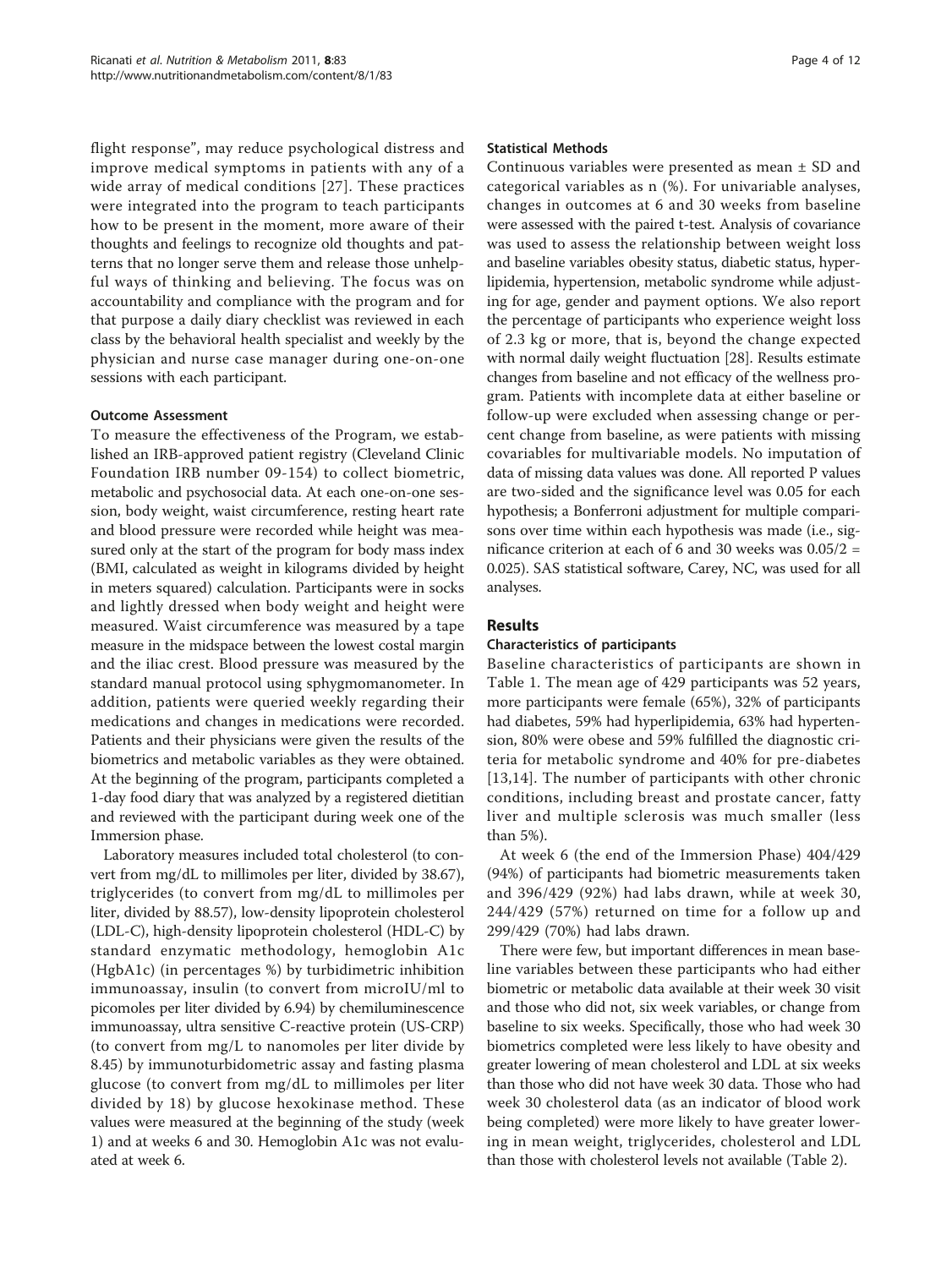<span id="page-4-0"></span>Table 1 Basic Characteristics of Patients (N =  $429)^a$ 

| Variable                             | Statistics <sup>b</sup>                  |
|--------------------------------------|------------------------------------------|
| Female N (%)                         | 278 (65)                                 |
| Obese (BMI > 30) N (%)               | 345 (80)                                 |
| Pre-diabetes N (%)                   | 170 (40)                                 |
| Diabetes N (%)                       | 139 (32)                                 |
| Hyperlipidemia N (%)                 | 255 (59)                                 |
| Hypertension N (%)                   | 270 (63)                                 |
| Metabolic syndrome N $(\%)^c$        | 247 (59)                                 |
| Age (years)                          | $52 \pm 11$                              |
| Height (cm)                          | $168 \pm 9$                              |
| Weight (kg)                          | $103 \pm 25$                             |
| BMI ( $kg/m2$ )                      | $37 \pm 8$                               |
| Waist (cm) <sup>d</sup>              | $114 \pm 18$                             |
| SBP (mmHg)                           | $132 \pm 15$                             |
| $DBP$ (mmHg)                         | $82 \pm 10$                              |
| Heart rate (bpm)                     | $78 \pm 11$                              |
| Fasting Glucose (mg/dL) <sup>e</sup> | $108 \pm 35$ (6.0 $\pm$ 1.9 mmol/L)      |
| Triglycerides (mg/dL) <sup>t</sup>   | $137 \pm 81(1.5 \pm 0.9 \text{ mmol/L})$ |
| Cholesterol (mg/dL)f                 | $187 \pm 39$ (4.8 $\pm$ 1.0 mmol/L)      |
| $HDL$ (mg/dL) <sup>†</sup>           | $51 \pm 15$ (1.3 $\pm$ 0.4 mmol/L)       |
| $LDL$ (mg/dL) <sup>e</sup>           | $109 \pm 33$ (2.8 $\pm$ 0.9 mmol/L)      |
| HgbA1c $(%)$                         | $6 + 1$                                  |
| Insulin (microU/mL)                  | $19 \pm 18$ (131 $\pm$ 122 pmol)         |
| US-CRP (mg/dL)                       | $5 \pm 8$ (45 $\pm$ 66 nmol/L)           |

Abbreviations: BMI, body mass index; SBP, systolic blood pressure; DBP, diastolic blood pressure; HDL, high-density lipoprotein cholesterol; LDL, lowdensity lipoprotein cholesterol; HgbA1c, hemoglobin A1c; US-CRP, ultra sensitive c-reactive protein.

 $a$  Insulin (N = 271) and US-CRP (N = 285) only measured beginning June 2009.  $<sup>b</sup>$  N (%) or mean  $\pm$  SD.</sup>

 $c, d, e, f, j$  indicate 7, 1, 9, 6 and 34 missing data points, respectively.

#### Biometric changes

Table [3](#page-6-0) presents descriptive statistics between baseline, 6 and 30 weeks (Figure [1](#page-6-0)). Mean weight change over 30 weeks was  $6.8 \pm 6.9$  kg (Table [4\)](#page-6-0). Of 244 participants who were measured at both baseline and 30 weeks, 183 (75%) had 2.3 kg or more weight loss, 66 (27%) had over a 5% weight loss and 67 additional (28%) had over a 10% weight loss; 24 (10%) of participants gained weight. The mean body mass index at 30 weeks was  $33 \pm 8$  kg/m<sup>2</sup>, and mean waist circumference was  $105 \pm 16$  cm. The mean  $\pm$  SD systolic blood pressure at 30 weeks was 129 ± 14 mmHg. All biometric changes at 6 and 30 weeks were significantly decreased from baseline (paired t-test, all P < 0.001, except systolic blood pressure  $(P = 0.022)$  (Table [4](#page-6-0)).

## Metabolic changes

Results for metabolic measures are presented in Table [5](#page-7-0) at each point in time, while changes from baseline are shown in Table [6](#page-8-0) and Figure [2.](#page-8-0) Means of all metabolic measures were significantly lower at 6 weeks compared with baseline (all  $P < 0.025$ ). Mean glucose, total cholesterol, triglycerides, LDL, HgbA1c, insulin and US-CRP were also significantly lower at 30 weeks compared with baseline, while mean HDL levels rose  $3.7 \pm 8.4$  mg/dL  $(0.10 \pm 0.22 \text{ mmol/L})$  (P < 0.001). In general, changes at 30 weeks were sustained, but sometimes less than at 6 weeks.

## Change in metabolic syndrome status

By International Diabetes Federation criteria [14], 247 (59%) out of 422 participants were identified as having metabolic syndrome at baseline. Of the 382 participants for whom metabolic syndrome status (yes or no) could be determined at both baseline and 6 weeks, the percent with metabolic syndrome dropped from 58% (223/382) at baseline to 44% (167/382) at 6 weeks (McNemar's test,  $P < 0.001$ ). Similarly, the percent with metabolic syndrome dropped from 54% (138/257) at baseline to 37% (94/257) at 30 weeks (P < 0.001).

#### Relationship between clinical conditions and weight loss

Table [7](#page-9-0) shows the relationship between clinical conditions and weight loss at 6 and 30 weeks from baseline. Mean weight loss was higher in the obese than in non-obese participants at both 6 weeks (4.2  $\pm$  2.7 vs. 2.3  $\pm$  1.9 kg, multivariable  $P < 0.001$ ) and 30 weeks (7.6  $\pm$  7.4 vs. 4.2  $\pm$  4.1 kg, multivariable  $P < 0.001$ ). However, there was no difference in mean percent weight loss between the obese and non-obese participants at either 6 weeks (multivariable  $P = 0.033$ ) or 30 weeks (multivariable  $P = 0.038$ ). The factors diabetic, hyperlipidemia, hypertension, and metabolic syndrome were not associated with the weight loss at 6 and 30 weeks (All  $P > 0.025$ ).

#### Change in medication use

The summary of self-reported changes in medications for diabetes, hyperlipidemia and hypertension at week 30 is shown in Table [8.](#page-9-0) Participants' primary physicians adjusted medications (not the Lifestyle 180 medical team) as deemed necessary. Medication changes included beneficial categories of a) stopped medication (151 medications), b) decreased dose of medication (89 medications) or c) avoided medication (24 medications). Participants in the "avoided" category had, for example, abnormally elevated LDL cholesterol or hemoglobin A1c or were diagnosed with hypertension at baseline and were advised by their primary care physicians to start taking medications, but they refused. At week 30 their blood tests, or blood pressure were within normal ranges and they thus avoided the need to use a particular medication. On the opposite side, there were participants whose baseline or week 6 laboratory findings and blood pressure values were consistently abnormal or did not improve thus requiring that they start taking new medications (a total of 62 medications, 36 of those for uncontrolled hypertension) or increase the dose of their current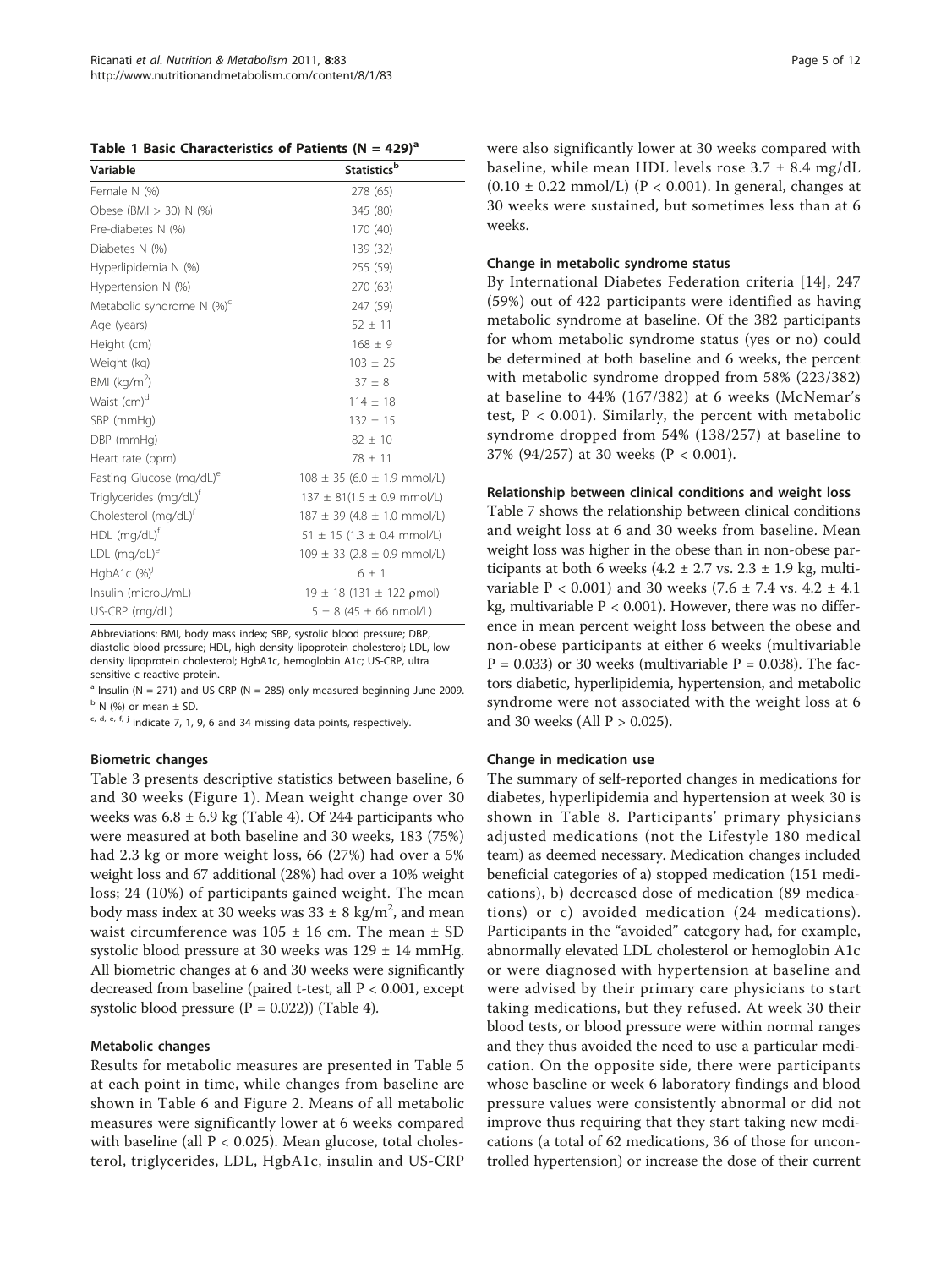30-week Cholesterol available  $P$  value

# value Yes ( $N = 243$ ) No  $N = (186)$  Yes  $(N = 295)$ No  $(N = 128)$ Baseline conditions: Diabetes N (%) 176 (72) 133 (72) 0.97 220 (75) 88 (69) 0.26 Obesity (BMI> 30) N (%) N (%) 185 (76) 160 (95) 0.011<sup>b</sup> 232 (79) 108 (84) 0.17 Hyperlipidemia N (%) 151 (62) 104 (56) 0.19 185 (63) 68 (53) 0.065 Hypertension N (%) 155 (64) 115 (62) 0.68 193 (65) 73 (57) 0.10 Metabolic syndrome N (%) 135 (56) 112 (61) 0.33 175 (60) 71 (56) 0.47 Biometrics at week 6: Weight (kg)  $95 \pm 22$   $105 \pm 26$   $< 0.001^{\circ}$   $96 \pm 22$   $105 \pm 26$   $0.002^{\circ}$ Waist (cm) 107 ± 15 112 ± 17 0.002<sup>b</sup> 108 ± 15 112 ± 18 0.046<sup>b</sup> Body mass index ( $kg/m<sup>2</sup>$ ) )  $34 \pm 7$   $37 \pm 8$   $< 0.001^{\circ}$   $34 \pm 7$   $37 \pm 8$   $0.004^{\circ}$ Systolic blood pressure (mmHg)  $126 \pm 13$   $127 \pm 15$  0.66  $126 \pm 13$   $127 \pm 15$  0.69 Diastolic blood pressure (mmHg)  $79 \pm 8$   $79 \pm 9$  0.78  $79 \pm 8$   $79 \pm 8$   $79 \pm 9$  0.90 Heart rate (bpm)  $71 \pm 11$   $73 \pm 12$   $0.056$   $71 \pm 11$   $74 \pm 12$   $0.014^2$ Metabolic variables at week 6: Glucose (mg/dL) 101 ± 25 104 ± 27 0.32 101 ± 24 104 ± 30 0.40  $(mmol/L)$  5.6 ± 1.4 5.8 ± 1.5 5.6 ± 1.3 5.8 ± 1.7 Triglycerides (mg/dL) 102 ± 49 115 ± 54 0.02<sup>b</sup> 103 ± 49 118 ± 57 0.023<sup>b</sup>  $(mmol/L)$  1.2 ± 0.6 1.3 ± 0.6 1.3 ± 0.6 1.3 ± 0.6 1.3 ± 0.6 Cholesterol (mg/dL) 164 ± 35 170 ± 38 0.11 164 ± 36 171 ± 37 0.08  $(\text{mmol/L})$  4.2 ± 0.9 4.4 ± 1.0 4.2 ± 0.9 4.4 ± 1.0 High-density lipoprotein (mg/dL)  $51 \pm 15$   $48 \pm 13$   $0.08$   $50 \pm 14$   $49 \pm 15$  0.33 Cholesterol (mmol/L)  $1.3 \pm 0.4$   $1.2 \pm 0.3$   $1.3 \pm 0.4$   $1.3 \pm 0.4$   $1.3 \pm 0.4$ Low-density lipoprotein (mg/dL)  $92 \pm 29$   $99 \pm 34$   $0.06$   $93 \pm 30$   $99 \pm 33$  0.11 Cholesterol (mmol/L) 2.4 ± 0.7 2.6 ± 0.9 2.4 ± 0.8 2.6 ± 0.9 Change in biometrics from baseline to six weeks: Weight (kg)  $-4.0 \pm 2.5$   $-3.6 \pm 2.8$  0.16  $-4.1 \pm 2.6$   $-3.1 \pm 2.7$   $< 0.001^{\frac{1}{2}}$ Waist (cm) -4.0 ± 4.1 -4.4 ± 4.2 0.36 -4.2 ± 4.1 -4.4 ± 4.2 +4.2 +4.2 +4.1 -4.0 ± 4.4 0.66 Body mass index  $(kg/m<sup>2</sup>)$ )  $-1.4 \pm 0.9$   $-1.3 \pm 1.0$   $0.12$   $-1.5 \pm 0.9$   $-1.1 \pm 0.9$   $< 0.001^{\frac{1}{2}}$ Systolic blood pressure (mmHg)  $-5.1 \pm 15.7$   $-5.1 \pm 15.2$  0.98  $-5.8 \pm 15.1$   $-3.7 \pm 16.6$  0.24 Diastolic blood pressure (mmHg)  $-2.7 \pm 8.6$   $-3.9 \pm 10.9$  0.24  $-3.1 \pm 9.2$   $-3.5 \pm 10.7$  0.75 Heart rate (bpm)  $-4.7 \pm 1.7$   $-6.2 \pm 11.2$  0.20  $-5.4 \pm 10.9$   $-5.3 \pm 12.8$  0.92 Change in metabolic variables from baseline to six weeks: Glucose (mg/dL) -6  $\pm$  24 -6  $\pm$  25 0.96 -6  $\pm$  22 -7  $\pm$  29 0.67  $(mmol/L)$  -0.3  $\pm$  1.3 -0.3  $\pm$  1.4 -0.3  $\pm$  1.2 -0.4  $\pm$  1.6 Triglycerides (mg/dL)  $-31 \pm 55$   $-23 \pm 51$  0.12  $-32 \pm 55$   $-17 \pm 49$  0.010<sup>b</sup>  $-(0.4 \pm 0.6)$  -0.4  $\pm 0.6$  -0.3  $\pm 0.6$  -0.4  $\pm 0.6$  -0.4  $\pm 0.6$  -0.2  $\pm 0.6$

Cholesterol (mg/dL)  $-25 \pm 26$   $-17 \pm 25$   $< 0.001^{\circ}$   $-24 \pm 28$   $-14 \pm 19$   $< 0.001^{\circ}$ 

High-density lipoprotein (mg/dL)  $-2.3 \pm 7$   $-1.7 \pm 6$  0.37  $-1.9 \pm 7.0$   $-2.4 \pm 6.0$  0.50

Low-density lipoprotein (mg/dL)  $-17 \pm 21$   $-10 \pm 21$   $< 0.001^{\circ}$   $-17 \pm 22$   $-8 \pm 19$   $< 0.001^{\circ}$ 

 $-mmol/L$  -0.7  $\pm$  0.7 -0.4  $\pm$  0.6 -0.6  $\pm$  0.7 -0.4  $\pm$  0.5

Cholesterol (mmol/L)  $-0.1 \pm 0.2$   $-0.0 \pm 0.2$   $-0.1 \pm 0.2$   $-0.1 \pm 0.2$ 

Cholesterol (mmol/L)  $-0.5 \pm 0.6$   $-0.3 \pm 0.5$   $-0.4 \pm 0.6$   $-0.2 \pm 0.5$ 

## <span id="page-5-0"></span>Table 2 Association between compliance at 30 weeks and baseline conditions<sup>a</sup>

Variable 2012 and 30-week Weight available 2012

 $^a$  Statistics represent N (%) and mean  $\pm$  SD. P values from the chi-square test or t-test, as appropriate.

 $b$  Significant if  $P < 0.05$  (no correction testing at multiple weeks, to be conservative).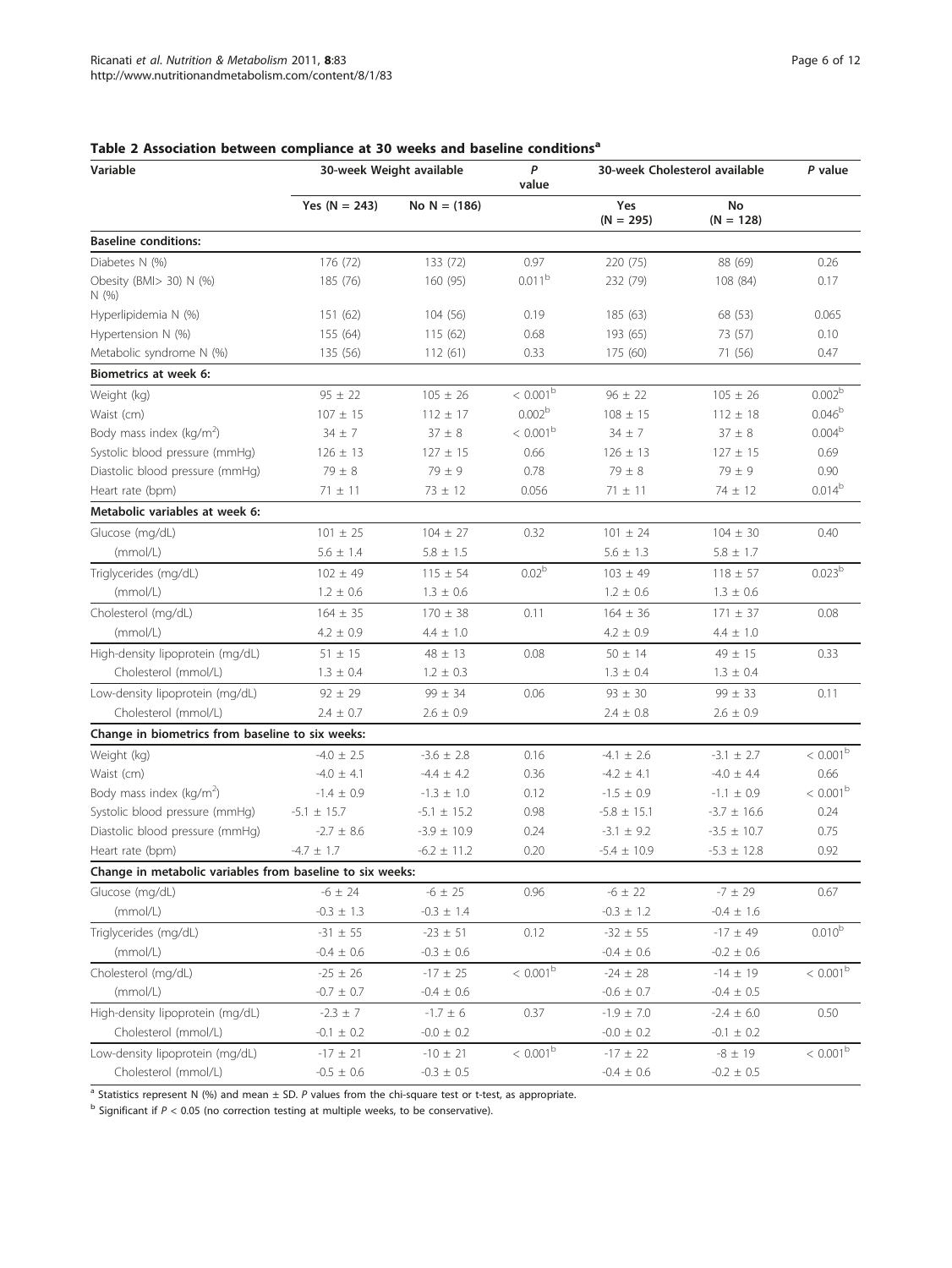| Factor        |                | <b>Week One</b><br>$(N = 429)$ |                | Week Six<br>$(N = 404)$ | Week 30<br>$(N = 244)$ |             |
|---------------|----------------|--------------------------------|----------------|-------------------------|------------------------|-------------|
|               | Mean $\pm$ SD  | Min-Max                        | Mean $\pm$ SD  | Min-Max                 | Mean $\pm$ SD          | Min-Max     |
| Weight (kg)   | $103 \pm 25$   | $49 - 205$                     | $99 + 24$      | $46 - 200$              | $92 \pm 22^{\circ}$    | $46 - 216$  |
| Waist (cm)    | $114 + 18^{a}$ | $66 - 167$                     | $109 + 16^{b}$ | $66 - 163$              | $105 + 16^{\circ}$     | $66 - 186$  |
| SBP (mmHg)    | $132 \pm 15$   | $92 - 188$                     | $127 + 14$     | $94 - 181$              | $129 + 14^{b}$         | $100 - 180$ |
| DBP(mmHq)     | $82 \pm 10$    | $50 - 120$                     | $79 + 8$       | $48 - 112$              | $79 + 8^{b}$           | $58 - 98$   |
| HR (bpm)      | $78 + 11$      | $52 - 114$                     | $72 + 12^a$    | $43 - 115$              | $71 + 10$              | $40 - 108$  |
| BMI $(kq/m2)$ | $37 \pm 8$     | $19 - 70$                      | $35 \pm 8$     | $19 - 69$               | $33 \pm 8^a$           | $18 - 74$   |

<span id="page-6-0"></span>Table 3 Biometric outcomes: descriptive statistics by week of follow-up

Abbreviations: BMI, body mass index.

 $a, b, c$  indicate 1, 2, and 6 missing data points, respectively.

medication(s) (18 medications). A total of 35 medication changes were made in the same category (for example, a diuretic was replaced with a calcium channel blocker) (data not shown). As shown in Table [8,](#page-9-0) for every newly started medication or one with increased dose, 3.3 medications were stopped, reduced in dose or avoided. This ratio was even better (4.0) in case of diabetes and hyperlipidemia medications.

## **Discussion**

Preventable chronic diseases continue to drive health care costs substantially and importantly upward, in part due to a lack of sustainable treatment options. Specific medications, such as cholesterol-lowering and diabetes medications target mostly one chronic disease-associated abnormality of elevated LDL cholesterol or plasma



glucose, respectively, rather than the cause of the abnormality. While surgical interventions successfully treat obesity and a spectrum of associated metabolic changes, they poorly address the behavioral and lifestylerelated factors that led to the development of chronic conditions in the first place. In contrast, comprehensive lifestyle interventions may result in multiple physiological systems changes including behavior modifications that support long-term healthier lifestyle choices [\[5](#page-10-0)[,29](#page-11-0)].

Here, we report findings that a tri-pronged lifestyle intervention consisting of diet, physical activity and stress management improves disease-associated markers of participants with multiple chronic conditions. All measured biometric and laboratory variables significantly improved after just 6 weeks of intervention. Beneficial changes in blood pressure and glucose were observed in many participants by the second week of the program, thus supporting previously reported observations of the quick onset of measurable benefits that follow a comprehensive lifestyle intervention [[8\]](#page-10-0). Serum HDL cholesterol decrease after 6 weeks was most likely associated with early weight loss, as reported [[30\]](#page-11-0). Nevertheless, reductions in total cholesterol are more profound than in HDL cholesterol, resulting in improved ratio of total cholesterol to HDL cholesterol, an

| Table 4 Biometric outcomes: changes from baseline to |  |  |  |
|------------------------------------------------------|--|--|--|
| six and thirty weeks                                 |  |  |  |

| Factor        | Week 6 change from<br>baseline<br>$(N = 404)$ |                      | Week 30 change from<br>baseline<br>$(N = 244)$ |                      |  |
|---------------|-----------------------------------------------|----------------------|------------------------------------------------|----------------------|--|
|               | Mean $\pm$ SD                                 | P value <sup>a</sup> | Mean $\pm$ SD                                  | P value <sup>a</sup> |  |
| Weight (kg)   | $-3.8 + 2.6$                                  | < 0.001              | $-6.8 \pm 6.9^{\circ}$                         | < 0.001              |  |
| Waist (cm)    | $-4.2 \pm 4.2^{b}$                            | < 0.001              | $-6.1 + 7.3^{d}$                               | < 0.001              |  |
| SBP (mmHg)    | $-5.1 \pm 15.5$                               | < 0.001              | $-2.5 + 17.1^{\circ}$                          | 0.022                |  |
| DBP(mmHq)     | $-3.2 + 9.6$                                  | < 0.001              | $-2.5 + 10.0^{\circ}$                          | < 0.001              |  |
| HR (bpm)      | $-5.3 \pm 11.5^{\circ}$                       | < 0.001              | $-5.3 + 11.5$                                  | < 0.001              |  |
| BMI $(kq/m2)$ | $-1.3 \pm 0.9$                                | < 0.001              | $-2.4 + 2.4^{\circ}$                           | < 0.001              |  |

Abbreviations: BMI, body mass index; SBP, systolic blood pressure; DBP, diastolic blood pressure; HR, heart rate.

 $a$  P value from paired t-test, significant if  $P < 0.025$ .

 $b, c, d, e$  indicate 3, 1, 6 and 2 missing data points, respectively.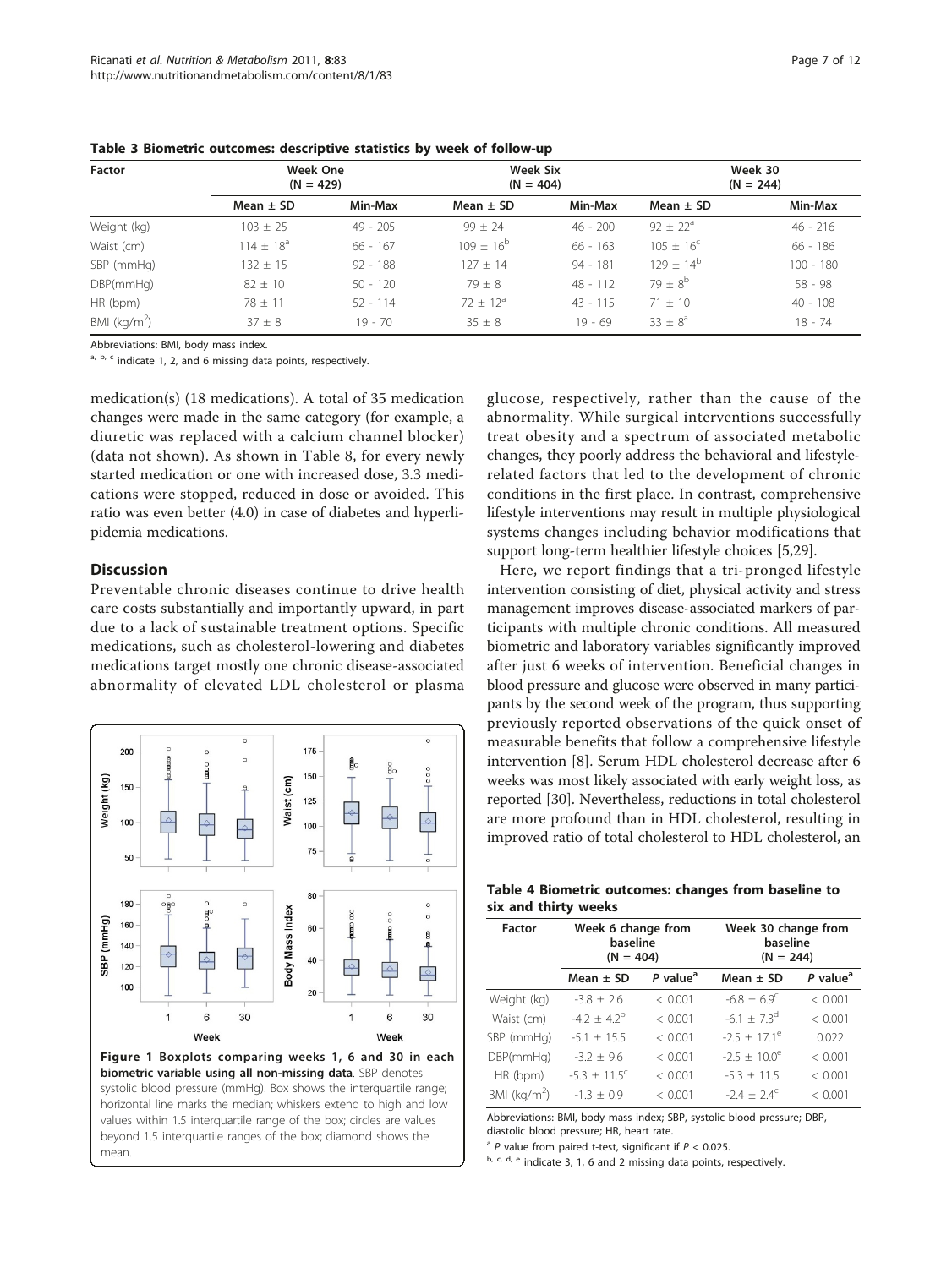<span id="page-7-0"></span>

| <b>Units</b><br><b>Factor</b> |          | <b>Week One</b><br>$(N = 423)$ |              | <b>Week Six</b><br>$(N = 396)$ |              | Week 30<br>$(N = 299)$ |              |
|-------------------------------|----------|--------------------------------|--------------|--------------------------------|--------------|------------------------|--------------|
|                               |          | Mean $\pm$ SD                  | Min - Max    | Mean $\pm$ SD                  | Min - Max    | Mean $\pm$ SD          | Min -Max     |
| Glucose                       | (mq/dL)  | $108 \pm 35^{\rm b}$           | $67 - 330$   | $102 + 27^{\circ}$             | $62 - 264$   | $103 \pm 29$           | $59 - 339$   |
|                               | (mmol/L) | $6.0 \pm 1.9$                  | $3.7 - 18.3$ | $5.7 \pm 1.5$                  | $3.4 - 14.7$ | $5.7 + 1.6$            | $3.3 - 18.8$ |
| <b>Triglycerides</b>          | (mq/dL)  | $137 + 81$                     | 34 - 839     | $107 + 51$                     | $34 - 405$   | $109 + 52^{\circ}$     | $32 - 331$   |
|                               | (mmol/L) | $1.5 \pm 0.9$                  | $0.4 - 9.5$  | $1.2 \pm 0.6$                  | $0.4 - 4.6$  | $1.2 \pm 0.6$          | $0.4 - 3.7$  |
| Cholesterol                   | (mq/dL)  | $187 \pm 39$                   | $82 - 307$   | $166 \pm 36$                   | $80 - 294$   | $179 + 38^d$           | $93 - 290$   |
|                               | (mmol/L) | $4.8 \pm 1.0$                  | $2.1 - 7.9$  | $4.3 \pm 0.9$                  | $2.1 - 7.6$  | $4.6 \pm 1.0$          | $2.4 - 7.5$  |

# Table 5 Metabolic

Abbreviations: HDL, high-density lipoprotein cholesterol; LDL, low-density lipoprotein cholesterol; HgbA1c, hemoglobin A1c; US-CRP, ultra sensitive c-reactive protein. N/A, no required measurement at six weeks.

US-CRP (mg/mL)  $5 \pm 8$  0.1 - 88  $4 \pm 5$  0.2 - 33  $4 \pm 6$  0.2 - 39

HDL (mg/dL) 51 ± 15 24 - 128 50 ± 14 21 - 110 55 ± 16<sup>d</sup> 21 - 147

LDL  $(mg/dL)$  109  $\pm 33^b$  21 - 218 95  $\pm 31$  17 - 225 102  $\pm 32^e$  26 - 215

HgbA1c (%) 6 ± 1<sup>c</sup> 5 - 13 N/A N/A 6 ± 1<sup>f</sup> 5 - 10 Insulin (microU/dL) 19 ± 18 3 - 134 14 ± 14 1 - 126 13 ± 10 0.5 - 72

 $(mmol/L)$  1.3  $\pm$  0.4 0.6 - 3.3 1.3  $\pm$  0.4 0.5 - 2.8 1.4  $\pm$  0.4 0.5 - 3.8

 $(mmol/L)$  2.8 ± 0.9 0.5 - 5.6 2.5 ± 0.8 0.4 - 5.8 2.6 ± 0.8 0.7 - 5.6

(pmol/L) 131 ± 122 17 - 930 97 ± 97 7 - 877 87 ± 73 3.5 - 500

(nmol/L)  $45 \pm 66$   $0.8 - 740$   $33 \pm 45$   $1.7 - 278$   $33 \pm 48$   $1.7 - 331$ 

 $a$  N = 271, 266 and 185 for insulin and N = 285, 273 and 201 for US-CRP at weeks 1, 6, and 30, respectively, since neither parameter measured before June 2009; b, c, d, e, f indicate 3, 28, 7, 2, 1 and 15 missing data points, respectively.

established risk factor for coronary artery disease [[31](#page-11-0)]. Although HDL cholesterol generally decreases during weight loss, it increases following weight maintenance in proportion to the amount of weight that is lost [\[32,33\]](#page-11-0). At week 30, HDL cholesterol is significantly higher than at the baseline and the total cholesterol/HDL ratio improves further. Fasting triglyceride level is also significantly reduced at both points in time (week 6 and 30) compared with baseline, reflecting the observations that triglycerides improve after weight loss [[34\]](#page-11-0). Fasting hypertriglyceridemia is an established risk factor for cardiovascular disease and may predict disease progression [\[35\]](#page-11-0). In addition, TG/ HDL ratio, a possible powerful predictor of extensive coronary artery disease is also improved, that is, decreased significantly [[36](#page-11-0)]. In our study, we did not examine if these beneficial changes lead to better cardiovascular outcomes. In a comprehensive lifestyle intervention similar to ours, where a low-fat plant-based diet rather then a Mediterranean-style diet was used, reductions in total and LDL cholesterol were of greater magnitude than in this study and were associated with the arrest and/or reversal of coronary artery disease [[5,](#page-10-0)[37](#page-11-0)].

A large proportion of the global burden of chronic diseases, particularly cardiovascular disease, obesity and some cancers, involves non-resolving, chronic inflammation [\[38\]](#page-11-0). Lifestyle 180 intervention resulted in significantly healthier markers of glucose metabolism and inflammation (Table [6](#page-8-0)). Although measurements of insulin and US-CRP were initiated at later stages of the program and data were available for smaller number of participants, these results show large percentage decreases, strengthening the evidence that these lifestyle interventions may be used as anti-inflammatory therapies to treat insulin resistance, beneficially impact metabolic syndrome and associated chronic diseases [[39\]](#page-11-0). It is, therefore, not surprising that the percent of participants with metabolic syndrome was significantly lower after 6 months of lifestyle interventions (an estimated relative 32 percent lower, from 54% to 37%).

Here we report only the outcomes for those participants who had biometric and lab measurements. These participants had greater lowering of mean weight and cholesterol at week 6 than those who did not attend this follow up. Thus, it is likely that those who witnessed greater early successes in their outcomes were more motivated to remain engaged in the program. We were unable to obtain biometric and laboratory measurements of patients who dropped out at 6 months, but the observed differences at 6 weeks suggest that those patients who dropped out at 6 months may have done so because their outcomes were not as good as for those who remained. At six months, 30-43% attrition rate (laboratory data and biometrics, respectively) was comparable to some lifestyle intervention programs, but lower than in others [[40-42\]](#page-11-0). More than 75% of participants who enrolled into the program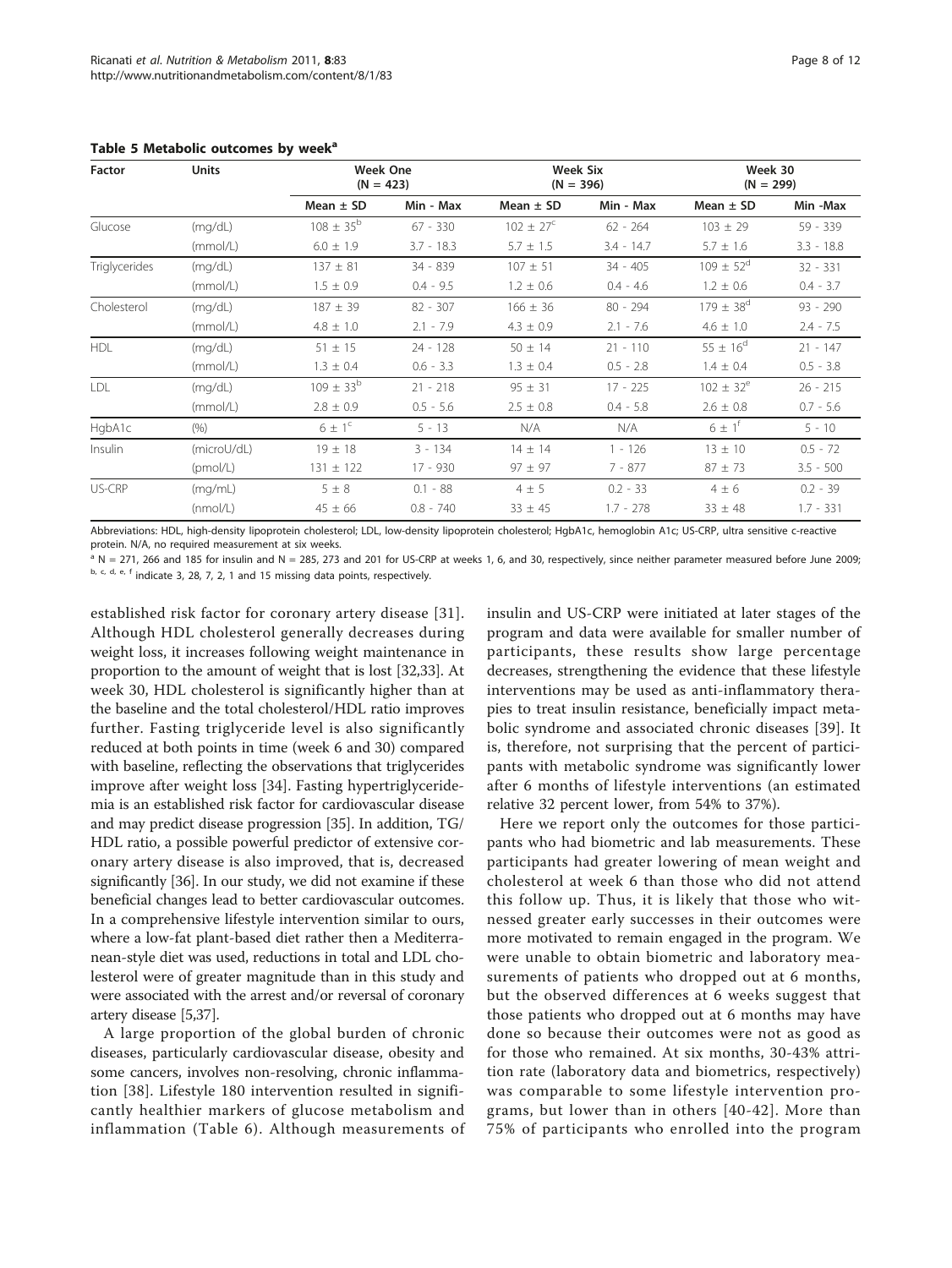| <b>Factor</b> | <b>Units</b> | Change at week six<br>$(N = 392)$ |                        | Change at week thirty<br>$(N = 295)$ |                        |
|---------------|--------------|-----------------------------------|------------------------|--------------------------------------|------------------------|
|               |              | Mean $\pm$ SD                     | P value $\overline{P}$ | Mean $\pm$ SD                        | P value $\overline{b}$ |
| Glucose       | (mq/dL)      | $-6.3 \pm 24.3^{\circ}$           | < 0.001                | $-4.5 \pm 29.6^e$                    | 0.009                  |
|               | (mmol/L)     | $-0.35 \pm 1.35$                  |                        | $-0.25 \pm 1.64$                     |                        |
| Triglycerides | (mq/dL)      | $-27.7 \pm 53.8$                  | < 0.001                | $-26.4 \pm 58.5$                     | < 0.001                |
|               | (mmol/L)     | $-0.31 \pm 0.61$                  |                        | $-0.30 \pm 0.66$                     |                        |
| Cholesterol   | (mq/dL)      | $-21.7 \pm 25.9$                  | < 0.001                | $-9.0 \pm 29.5$                      | < 0.001                |
|               | (mmol/L)     | $-0.56 \pm 0.67$                  |                        | $-0.23 \pm 0.76$                     |                        |
| <b>HDL</b>    | (mq/dL)      | $-2.0 \pm 6.8$                    | < 0.001                | $3.7 \pm 8.4$                        | < 0.001                |
|               | (mmol/L)     | $-0.05 \pm 0.17$                  |                        | $0.10 \pm 0.22$                      |                        |
| LDL           | (mq/dL)      | $-14.3 \pm 21.6^{\circ}$          | < 0.001                | $-7.9 \pm 25.1$                      | < 0.001                |
|               | (mmol/L)     | $-0.37 \pm 0.56$                  |                        | $-0.20 \pm 0.65$                     |                        |
| HgbA1c        | (9/6)        | N/A                               | N/A                    | $-0.2 \pm 0.6^{\dagger}$             | < 0.001                |
| Insulin       | (microU/dL)  | $-4.4 \pm 9.7$                    | < 0.001                | $-3.8 \pm 11.0$                      | < 0.001                |
|               | (pmol/L)     | $-30.7 \pm 67.4$                  |                        | $-26.6 \pm 76.4$                     |                        |
| US-CRP        | (mq/mL)      | $-1.4 \pm 6.4$                    | < 0.001                | $-0.9 \pm 4.8$                       | 0.012                  |
|               | (mmol/L)     | $-11.9 \pm 54.0$                  |                        | $-7.3 \pm 40.2$                      |                        |

<span id="page-8-0"></span>Table 6 Metabolic outcomes: changes from baseline to six and thirty weeks<sup>a</sup>

Abbreviations: HDL, high-density lipoprotein cholesterol; LDL, low-density lipoprotein cholesterol; HgbA1c, hemoglobin A1c; US-CRP, ultra sensitive c-reactive protein. N/A, no required measurement at six weeks.

 $a$  N = 250, 173 for insulin and N = 270, 198 for US-CRP since neither measured before June 2009.

 $b$  P value from the paired t-test, significant if  $P < 0.025$ .

 $c, d, e, f$  indicate 9, 1, 3, and 24 missing data points, respectively.

were selected by their employers on the basis that they had at least one of the chronic conditions and frequently included those who made little health improvements after participating in standard disease management programs. No pre-enrollment evaluation was conducted to ascertain whether potential participants were considering making lifestyle changes and whether they could count on support of their spouses



and families. Local self-insured employers paid in full the costs of the program for their participants (with exception of 26 participants who paid 20% of the costs). Participants were not penalized if they missed the classes and no financial incentives (besides paying for the program itself) were provided to them to attend the classes. It is possible that the attendance at week 30 follow up would have been better if some of these factors were considered and follow up visits were more frequent, as evidenced by changes to the program (for example, shorter Immersion phase of 4 weeks instead of original 6 weeks has decreased spacing between the visits, the longest being now 2 months instead of 3 months) we made (our subsequent data not reported here). Adherence to lifestyle interventions seems to increase with multiple follow-up visits [\[43](#page-11-0)].

This study has several weaknesses. Pre-post type of study is not suitable to establish causality and assess how much of the observed changes are specifically due to the program. A randomized clinical trial would be needed for that purpose. However, implementation of a comprehensive lifestyle intervention in a randomized fashion is hampered by preferences of participants (those who prefer to engage in lifestyle improvement activities and those who don't) and may suffer from crossover problems [\[37](#page-11-0)]. Some of the observed changes could have been due to the placebo effect and possibly some other unidentified factors, not just to the participation in the lifestyle program per se.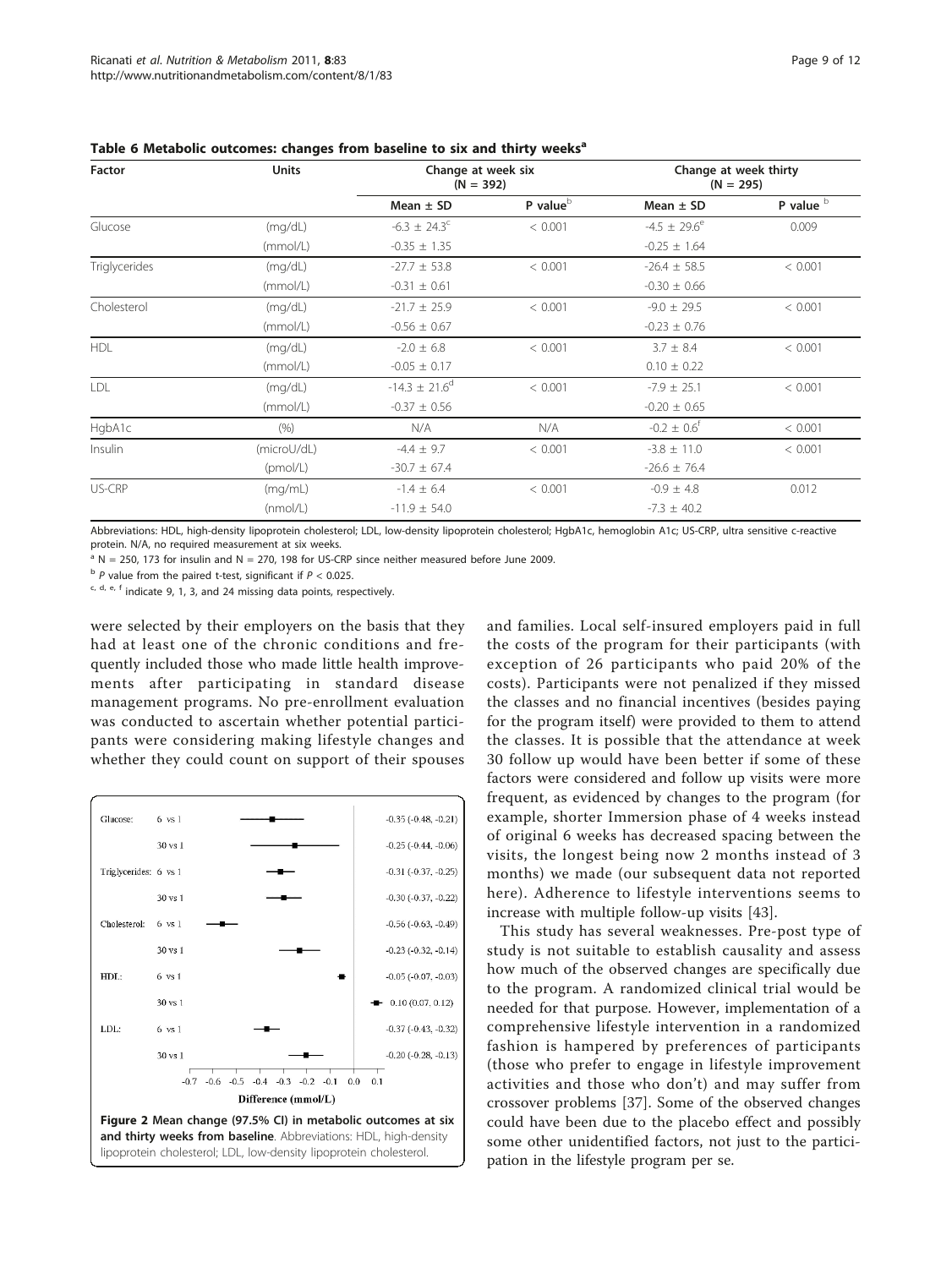| Factor                     | Levels    | N   | Mean $\pm$ SD  | Difference in<br>means (95% CI) <sup>c</sup> | $P$ value <sup>c</sup> |
|----------------------------|-----------|-----|----------------|----------------------------------------------|------------------------|
| At 6 weeks <sup>a</sup> :  |           |     |                |                                              |                        |
| <b>Diabetes</b>            | Yes       | 292 | $-3.9 \pm 2.7$ | $-0.11$ $(-0.72, 0.50)$                      | 0.73                   |
|                            | No        | 112 | $-3.7 \pm 2.5$ |                                              |                        |
| Hyperlipidemia             | Yes       | 243 | $-3.8 \pm 2.6$ | $-0.01$ $(-0.51, 0.54)$                      | 0.96                   |
|                            | No        | 161 | $-3.8 \pm 2.8$ |                                              |                        |
| Hypertension               | Yes       | 254 | $-3.9 \pm 2.7$ | $0.04$ ( $-0.49$ , $0.57$ )                  | 0.88                   |
|                            | No        | 150 | $-3.7 \pm 2.6$ |                                              |                        |
| Metabolic syndrome         | Yes       | 234 | $-4.3 \pm 2.7$ | $-0.57$ $(-1.13, -0.01)$                     | 0.048                  |
|                            | <b>No</b> | 164 | $-3.2 \pm 2.3$ |                                              |                        |
| Obesity (BMI $>$ 30)       | Yes       | 324 | $-4.2 \pm 2.7$ | $-1.61$ $(-2.26, -0.95)$                     | < 0.001                |
|                            | No        | 80  | $-2.3 \pm 1.9$ | $-0.64$ ( $-1.24$ , $-0.05$ ) d              | 0.033                  |
| At 30 weeks <sup>b</sup> : |           |     |                |                                              |                        |
| <b>Diabetes</b>            | Yes       | 176 | $-6.4 \pm 6.6$ | $1.22$ (-0.91, 3.35)                         | 0.26                   |
|                            | <b>No</b> | 67  | $-7.7 \pm 7.7$ |                                              |                        |
| Hyperlipidemia             | Yes       | 151 | $-6.1 \pm 6.7$ | $1.51$ (-0.36, 3.39)                         | 0.11                   |
|                            | <b>No</b> | 92  | $-7.9 \pm 7.0$ |                                              |                        |
| Hypertension               | Yes       | 155 | $-6.7 \pm 7.1$ | $0.32$ ( $-1.60$ , $2.22$ )                  | 0.74                   |
|                            | No        | 88  | $-6.9 \pm 6.6$ |                                              |                        |
| Metabolic syndrome         | Yes       | 135 | $-7.3 \pm 8.1$ | $-0.69$ $(-2.63, 1.25)$                      | 0.48                   |
|                            | No        | 104 | $-6.0 \pm 4.9$ |                                              |                        |
| Obesity (BMI $>$ 30)       | Yes       | 185 | $-7.6 \pm 7.4$ | $-3.69$ $(-5.86, -1.52)$                     | < 0.001                |
|                            | No        | 58  | $-4.2 \pm 4.1$ | $-2.1$ ( $-4.08$ , $-0.12$ ) <sup>d</sup>    | 0.038                  |

<span id="page-9-0"></span>Table 7 Relationship between baseline conditions and weight change (kg) at 6 and 30 weeks

 $\frac{a}{b}$  Multivariable model (N = 398) including all five conditions in table plus age, gender, payment options.

 $<sup>b</sup>$  Multivariable model (N = 239) including all five conditions in table plus age, gender, payment options.</sup>

 $\epsilon$  Multivariable model results; significant if  $P < 0.025$ ; difference in mean change for "Yes" minus "No".

<sup>d</sup> Difference in mean percent change from baseline.

Less than 25% of participants paid out of their pocket for participation in the program. This self-selected group of people who could financially afford the program and were able to accommodate their schedules during the first six weeks of the Immersion Phase are clearly not representative of the general population. For example, personality traits differ between obese persons who enroll and those who do not enroll in comprehensive lifestyle intervention programs [[44](#page-11-0)]. Also, there was a bias in selection of participants by their employers to enroll in Lifestyle 180 as discussed above.

Because of only 6 months of intervention, inferences about long-term effectiveness cannot be made. Longer term data are needed to demonstrate that beneficial lifestyle changes are sustainable for such a large percentage of participants. An additional weakness of this study is that we did not evaluate adherence to the program and therefore we were unable to correlate the degree of adherence to the lifestyle program with changes in risk factors and to identify aspect(s) of lifestyle changes that are the most important for good outcomes. The outcomes data are reported for a heterogeneous group of participants and a subgroup analysis would be needed

for better evaluation of chronic disease-specific outcomes. In addition, one might argue that significant improvements in lipids, glucose and inflammation markers could be the result of increased use of medications rather than participation in lifestyle intervention. While the cost-effectiveness analysis of the Lifestyle 180 program (including changes in pharmaceuticals) is in progress (manuscript in preparation), as shown in Table 8, for every newly started medication or one with increased dose, 3.3 medications were stopped, reduced in dose or avoided. This suggests that a spectrum of significant and beneficial biometric and biomarker improvements

Table 8 Medication changes at 30 weeks

|           | <b>Diabetes</b> | Hyperlipidemia | Hypertension | Total |
|-----------|-----------------|----------------|--------------|-------|
|           |                 |                |              |       |
| Stopped   | 33              | 39             | 79           | 151   |
| Decreased | 47              | 12             | 30           | 89    |
| Avoided   | ξ               | 18             | Β            | 24    |
| Total     | 83              | 69             | 112          | 264   |
| Started   | 12              | 14             | 36           | 62    |
| Increased | 9               | 3              | 6            | 18    |
| Total     | 21              | 17             | 42           | 80    |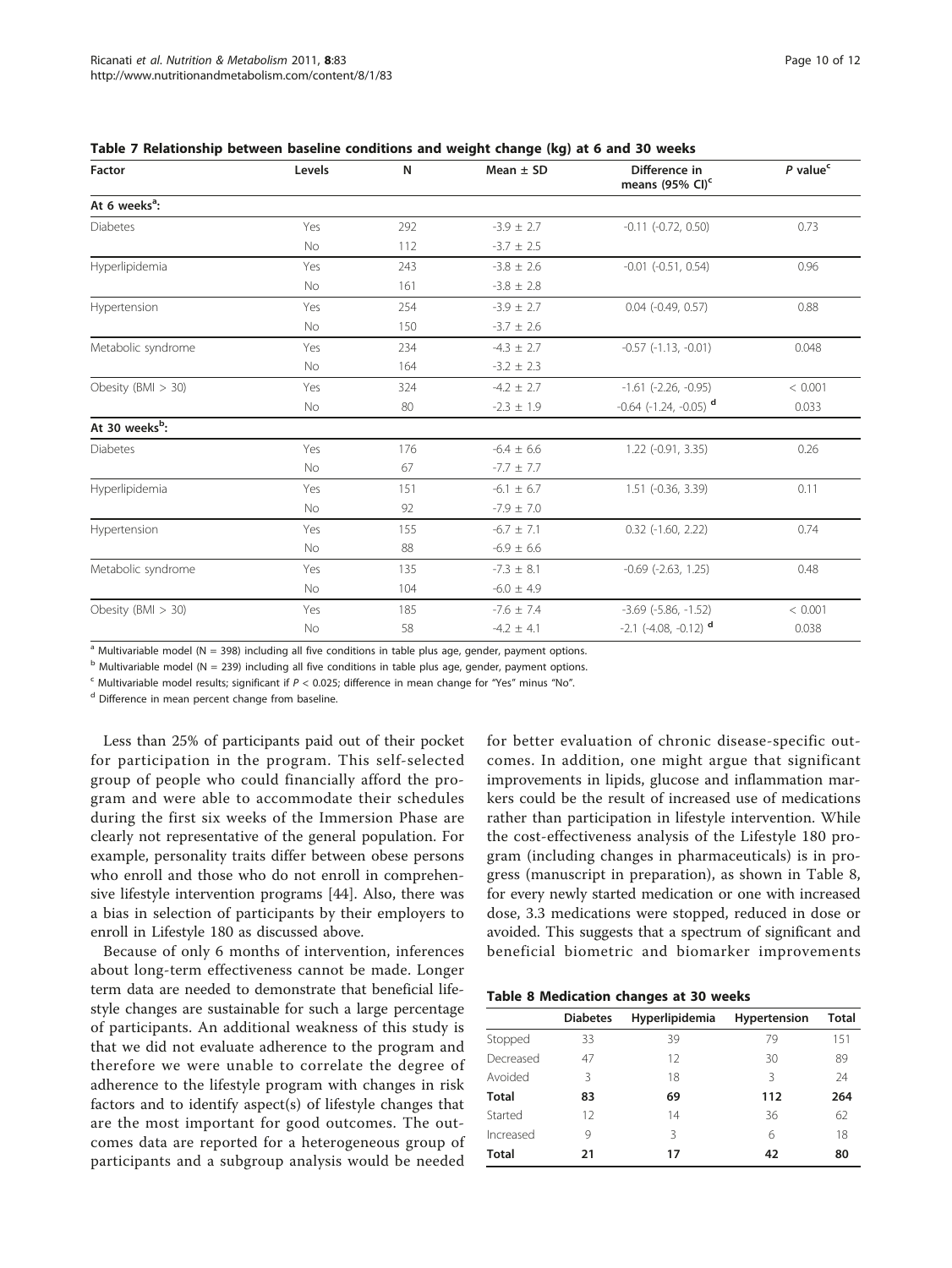<span id="page-10-0"></span>occurred among participants who used less, not more medications.

# Conclusions

Participation in a comprehensive Lifestyle 180 program results in significant and rapid, as well as clinically and biologically relevant improvements in biometric and laboratory outcomes, including reduced need for medications, for adults with multiple chronic conditions. Further follow up is needed to see if these beneficial changes are sustained.

#### List of Abbreviations

LDL: low-density lipoprotein cholesterol; HDL: high-density lipoprotein cholesterol; HgbA1c: hemoglobin A1c; US - CRP: ultra sensitive C-reactive protein; SBP: systolic blood pressure.

#### Acknowledgements

We are grateful to all participants in the Lifestyle 180 program and the companies that sponsored their participation. We also thank the two anonymous reviewers for their insightful comments and suggestions that helped improve this communication. This study was supported by the Wellness Institute of the Cleveland Clinic. Lifestyle 180 Personnel

Nutrition: Kristin Kirkpatrick, MS, RD, LD, Berri L. Burns, RD, LD, Lori Assad RD, LD; Cooking: James D. Perko CEC, AAC; Michelle Bartoul-Mangan, BA; Yoga: Judi Bar, E-500 RYT, CYT, RM; Chris Keller, 500-RYT, CYT, Linda Baron, 500-RYT, CYT; Behavioral Health: Jane Pernotto Ehrman, MEd, CHES, David Phillips, MEd, Linna F. Lippke, MA, Jerome Kiffer, MA; Exercise: Fredina Weems, MR, BA/Ed,ACSM,HDCI,AFAA, Charles Walter, MA, Tracy Hafan, MS, Jessica Mospan MEd, ACSM, Christine Volk MEd, ACSM, Renee Goldstein MEd, ACSM, Dave Cannon, MA, RCEP, CSCS; Case Managers: Alison Kobs, RN, BSN, Natalie Rudd, RN, BSN; Mary Beth Schneeberger RN, BSN, Carol Longville, RN, BSN; Database: Jonathan Doyle, MCS, Gina Gendy, MD; Enrollment: Barbara A. Blankfeld; Administrative support: Nabil Gabriel, MBA, Regina Chandler, Emily E. Fox, MBA, MSSA, LSW, Kathleen M. Chambers, Jackie Frey.

#### Author details

<sup>1</sup>Wellness Institute, Cleveland Clinic, 1950 Richmond Road, TR2-341, Lyndhurst, OH 44124, USA. <sup>2</sup>Quantitative Health Sciences, Cleveland Clinic, 9500 Euclid Avenue, Cleveland, OH 44195, USA. <sup>3</sup>Outcomes Research, Cleveland Clinic, 9500 Euclid Avenue, Cleveland, OH 44195, USA.

#### Authors' contributions

All authors read and approved the final manuscript. Study concept and design: EWR, MFR, LS; Acquisition of data: EWR, MG; Statistical analysis and interpretation of data: EM, DY, MFR, MG; Drafting of the manuscript: EWR, MG, EM, MFR, DY; Critical revision of the manuscript for important intellectual content: MFR, LS, MG; Administrative, technical, or material support: MFR, EWR..

#### Competing interests

The authors have no potential conflicts of interest, including specific financial interests and relationships and affiliations relevant to the subject matter or materials discussed in the manuscript.

#### Received: 5 July 2011 Accepted: 23 November 2011 Published: 23 November 2011

#### References

- Willett WC: [Balancing Life-Style and Genomics Research for Disease](http://www.ncbi.nlm.nih.gov/pubmed/11976443?dopt=Abstract) [Prevention.](http://www.ncbi.nlm.nih.gov/pubmed/11976443?dopt=Abstract) Science 2002, 296:695-698.
- 2. World Health Organization: Diet, Nutrition and the Prevention of Chronic Diseases. WHO Technical Report Series 916 2003.
- 3. Ford ES, Bergmann MM, Kröger J, Schienkiewitz A, Weikert C, Boeing H: [Healthy living is the best revenge: findings from the European](http://www.ncbi.nlm.nih.gov/pubmed/19667296?dopt=Abstract)

[Prospective Investigation Into Cancer and Nutrition-Potsdam study.](http://www.ncbi.nlm.nih.gov/pubmed/19667296?dopt=Abstract) Arch Intern Med 2009, 169(15):1355-62.

- 4. American College of Preventive Medicine: Lifestyle Medicine-Evidence Review. 2009 [[http://www.acpm.org/lifestyleMedicine.htm\]](http://www.acpm.org/lifestyleMedicine.htm), Accessed July 4, 2010.
- 5. Ornish D, Scherwitz LW, Billings JH, Brown SE, Gould KL, Merritt TA, et al: [Intensive Lifestyle Changes for Reversal of coronary heart disease.](http://www.ncbi.nlm.nih.gov/pubmed/9863851?dopt=Abstract) JAMA 1998, 280(23):2001-7.
- 6. Silberman A, Banthia R, Estay IS, Kemp C, Studley J, Hareras D, Ornish D: [The effectiveness and efficacy of an intensive cardiac rehabilitation](http://www.ncbi.nlm.nih.gov/pubmed/20232608?dopt=Abstract) [program in 24 sites.](http://www.ncbi.nlm.nih.gov/pubmed/20232608?dopt=Abstract) Am J Health Promot 2010, 24(4):260-6.
- 7. Kalter-Leibovici O, Younis-Zeidan N, Atamna A, Lubin F, Alpert G, Chetrit A, et al: [Lifestyle intervention in obese Arab women: a randomized](http://www.ncbi.nlm.nih.gov/pubmed/20548010?dopt=Abstract) [controlled trial.](http://www.ncbi.nlm.nih.gov/pubmed/20548010?dopt=Abstract) Arch Intern Med 2010, 170(11):970-6.
- 8. Sullivan S, Samuel S: Effect of short-term Pritikin diet therapy on the metabolic syndrome. J Cardiometab Syndr 2006, Fall; 1(5):308-12.
- 9. Albu JB, Heilbronn LK, Kelley DE, Smith SR, Azuma K, Berk ES, Pi-Sunyer FX, Ravussin E: [Look AHEAD Adipose Research Group. Metabolic changes](http://www.ncbi.nlm.nih.gov/pubmed/20028945?dopt=Abstract) [following a 1-year diet and exercise intervention in patients with type 2](http://www.ncbi.nlm.nih.gov/pubmed/20028945?dopt=Abstract) [diabetes.](http://www.ncbi.nlm.nih.gov/pubmed/20028945?dopt=Abstract) Diabetes 2010, 59(3):627-33, Epub 2009 Dec 22.
- 10. Hyman MA, Ornish D, Roizen M: [Lifestyle medicine: treating the causes of](http://www.ncbi.nlm.nih.gov/pubmed/19943572?dopt=Abstract) [disease.](http://www.ncbi.nlm.nih.gov/pubmed/19943572?dopt=Abstract) Altern Ther Health Med 2009, 15(6):12-4.
- 11. National Cholesterol Education Program (NCEP) Expert Panel on Detection, Treatment of High Blood Cholesterol in Adults (Adult Treatment Panel III): [Third Report of the National Cholesterol Education Program \(NCEP\)](http://www.ncbi.nlm.nih.gov/pubmed/12485966?dopt=Abstract) [Expert Panel on Detection, Evaluation, and Treatment of High Blood](http://www.ncbi.nlm.nih.gov/pubmed/12485966?dopt=Abstract) [Cholesterol in Adults \(Adult Treatment Panel III\) final report.](http://www.ncbi.nlm.nih.gov/pubmed/12485966?dopt=Abstract) Circulation 2002, 106(25):3143-421.
- 12. Clinical Guidelines on the Identification, Evaluation, and Treatment of Overweight and Obesity in Adults–The Evidence Report. National Institutes of Health. Obes Res 1998, 6(Suppl 2):51S.
- 13. American Diabetes Association: [Diagnosis and Classification of Diabetes](http://www.ncbi.nlm.nih.gov/pubmed/21193628?dopt=Abstract) [Mellitus.](http://www.ncbi.nlm.nih.gov/pubmed/21193628?dopt=Abstract) Diabetes Care 2011, 34:S62-S69.
- 14. The IDF consensus worldwide definition of the metabolic syndrome. IDF 2006 [[http://www.idf.org/webdata/docs/MetS\\_def\\_update2006.pdf](http://www.idf.org/webdata/docs/MetS_def_update2006.pdf)].
- 15. Harris MOR, Flomo D: Changing and Adhering to Lifestyle Change: What are the Keys? American Journal of Lifestyle Medicine 2007, 1(3):214-219.
- 16. Serra-Majem L, Roman B, Estruch R: [Scientific evidence of interventions](http://www.ncbi.nlm.nih.gov/pubmed/16532897?dopt=Abstract) [using the Mediterranean diet: a systematic review.](http://www.ncbi.nlm.nih.gov/pubmed/16532897?dopt=Abstract) Nutr Rev 2006, 64(2 Pt 2):S27-47.
- 17. de Kok TM, de Waard P, Wilms LC, van Breda SG: [Antioxidative and](http://www.ncbi.nlm.nih.gov/pubmed/20024933?dopt=Abstract) [antigenotoxic properties of vegetables and dietary phytochemicals: the](http://www.ncbi.nlm.nih.gov/pubmed/20024933?dopt=Abstract) [value of genomics biomarkers in molecular epidemiology.](http://www.ncbi.nlm.nih.gov/pubmed/20024933?dopt=Abstract) Mol Nutr Food Res 2010, 54(2):208-17.
- 18. Wing RR, Goldstein MG, Acton KJ, Birch LL, Jakicic JM, Sallis JF Jr, et al: [Behavioral science research in diabetes: lifestyle changes related to obesity,](http://www.ncbi.nlm.nih.gov/pubmed/11194216?dopt=Abstract) [eating behavior, and physical activity.](http://www.ncbi.nlm.nih.gov/pubmed/11194216?dopt=Abstract) Diabetes Care 2001, 24(1):117-23.
- 19. Murphy CT, McCarroll SA, Bargmann CI, Fraser A, Kamath RS, Ahringer J, Li H, Kenyon C: [Genes that act downstream of DAF-16 to influence the](http://www.ncbi.nlm.nih.gov/pubmed/12845331?dopt=Abstract) [lifespan of Caenorhabditis elegans.](http://www.ncbi.nlm.nih.gov/pubmed/12845331?dopt=Abstract) Nature 2003, 424(6946):277-83, Epub 2003 Jun 29.
- 20. Lee SJ, Murphy CT, Kenyon C: [Glucose shortens the life span of C.](http://www.ncbi.nlm.nih.gov/pubmed/19883616?dopt=Abstract) [elegans by downregulating DAF-16/FOXO activity and aquaporin gene](http://www.ncbi.nlm.nih.gov/pubmed/19883616?dopt=Abstract) [expression.](http://www.ncbi.nlm.nih.gov/pubmed/19883616?dopt=Abstract) Cell Metab 2009, 10(5):379-91.
- 21. Buckland G, Bach A, Serra-Majem L: [Obesity and the Mediterranean diet: a](http://www.ncbi.nlm.nih.gov/pubmed/18547378?dopt=Abstract) [systematic review of observational and intervention studies.](http://www.ncbi.nlm.nih.gov/pubmed/18547378?dopt=Abstract) Obes Rev 2008, 9(6):582-93, Epub 2008 Jun 10.
- U.S. Department of Health and Human Services. 2008 Physical Activity Guidelines for Americans. Hyattsville, MD: U.S. Department of Health and Human Services; 2008 [<http://www.health.gov/paguidelines>], Accessed July 26, 2010.
- 23. Tresierras MA, Balady GJ: [Resistance training in the treatment of diabetes](http://www.ncbi.nlm.nih.gov/pubmed/19305230?dopt=Abstract) [and obesity: mechanisms and outcomes.](http://www.ncbi.nlm.nih.gov/pubmed/19305230?dopt=Abstract) J Cardiopulm Rehabil Prev 2009, 29(2):67-75.
- 24. Roizen MF, Hafen T, Armour LA: The RealAge workout: maximum health, minimum work. New York: Collins;, 1 2006, xv, 216.
- 25. Bravata DM, Smith-Spangler C, Sundaram V, Gienger AL, Lin N, Lewis R, Stave CD, Olkin I, Sirard JR: [Using pedometers to increase physical activity](http://www.ncbi.nlm.nih.gov/pubmed/18029834?dopt=Abstract) [and improve health: a systematic review.](http://www.ncbi.nlm.nih.gov/pubmed/18029834?dopt=Abstract) JAMA 2007, 298(19):2296-304.
- 26. Roizen MF, Oz M: You, on a diet: the owner's manual for waist management. Rev. and expanded. New York: Free Press; 2009.